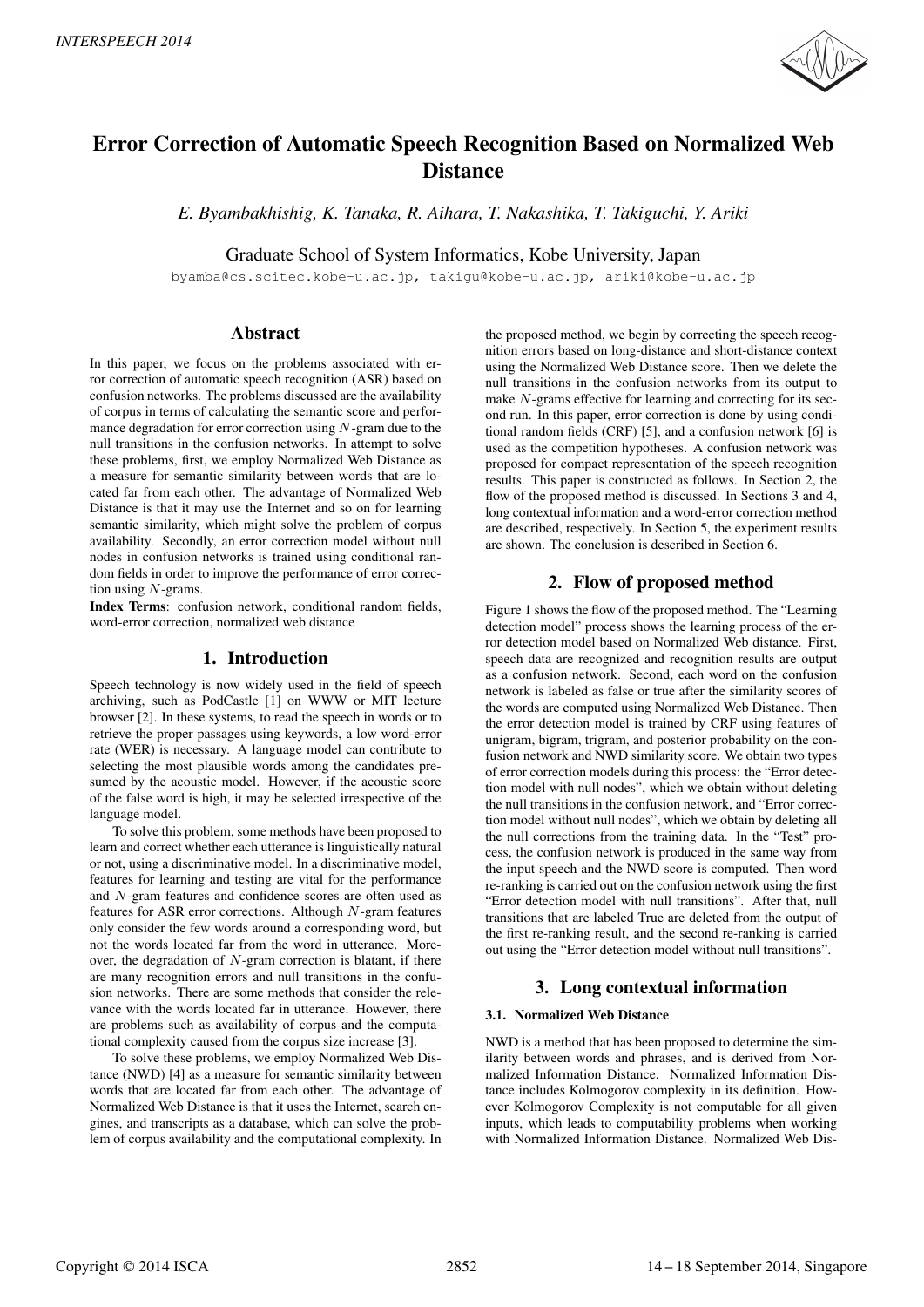

Figure 1: *Flow of proposed method*



Figure 2: *Computation of semantic score*

tance solves this problem by approximating the Kolmogorov complexity using the hit numbers of search engines. We can calculate the Normalized web distance between word  $x$  and  $y$ by the equation below.

$$
NWD(x,y) = \frac{\max(\log f(x), \log f(y)) - \log f(x,y)}{\log N - \min(\log f(x), \log f(y))} \tag{1}
$$

Here,  $f(x)$  represents the number of pages containing x,  $f(y)$ represents the number of pages containing y,  $f(x, y)$  represents the number of pages containing both  $x$  and  $y$ , and  $N$  is the sum of all indexed pages on the search engine.

Although the range of the NWD (with its definition) is in between 0 and ∞, in most cases, its value falls 0∼1. If the two words x and y never occur together on the same web page, but do occur separately, the NWD between them is infinite. If both terms always occur together, their NWD is zero, or equivalent to the coefficient between x squared and y squared.

### 3.2. Algorithm

Focusing on the content words such as nouns, verbs and adjectives, we calculate the semantic score using the Normalized Web Distance equation above. For convenience, if the NWD is infinity, we calculated the semantic score by replacing it with 1. The semantic score of a recognized word  $w_i$  is calculated as follows:

- (1) Context  $c(w_i)$  of the content word  $w_i$  is formed as the collection of the content words around  $w_i$  not including itself as shown in Figure 2.
- (2) For  $w_i$ , NWD( $w_i, w_k$ ) is calculated as the distance between each word  $w_k$  of  $c(w_i)$ .
- (3) The average of NWD  $(w_i, w_k)$  is computed as  $\text{NWD}_{avg}(w_i, w_k)$  and is allocated to  $w_i$  as its similar-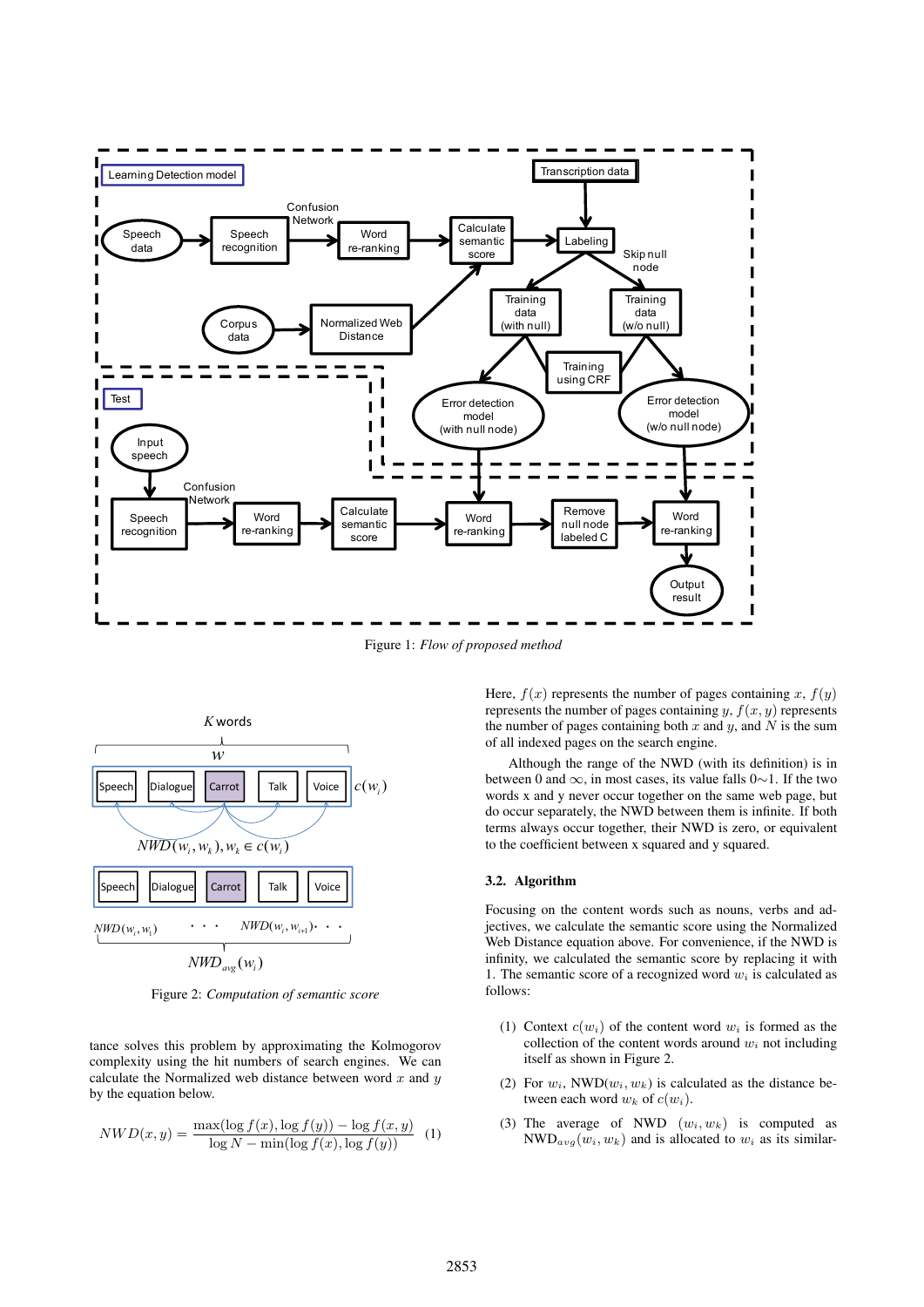ity score.

$$
NWD_{avg}(w_i) = \frac{1}{K} \sum_{k} NWD(w_i, w_k)
$$
 (2)

The smaller the value of  $\text{NWD}_{avg}(w_i)$  is, the more the word  $w_i$ is semantically similar to the context.

### 4. Error correction

### 4.1. Conditional Random Fields

Conditional Random Fields (CRF) is one of a number of discriminative language models. CRF processes a series of data, such as sentences, and is represented as the conditional probability distribution of output labels when input data are given. The model is trained from a series of data and labels. The series of labels that the model estimates are output when test data are given. Then, labels optimizing individual data are not assigned to each data, but labels optimizing a series of data are assigned to them. In short, CRF can also learn the relationship between data.

In this paper, we use CRF to discriminate the unnatural  $N$ gram from the natural N-gram. In short, we use CRF to detect recognition errors. This kind of discriminative language model can be trained by incorporating the speech recognition result and the corresponding correct transcription. Discriminative language models, such as CRF, can detect unnatural N-grams and correct the false word to fit the natural N-gram.

In the case of CRF, the conditional probability distribution is defined as

$$
P(y \mid x) = \frac{1}{Z(x)} \exp(\sum_{a} \lambda_a f_a(y, x))
$$
 (3)

where x is a series of data and y denotes output labels.  $f_a$  denotes feature function and  $\lambda_a$  is the weight of  $f_a$ . Furthermore  $Z(x)$  is the partition function and is defined as

$$
Z(x) = \sum_{y} \exp(\sum_{a} \lambda_a f_a(y, x)).
$$
 (4)

When training data  $(x_i, y_i)(1 \leq i \leq N)$  are given, the parameter  $\lambda_a$  is learned in order to maximize the log-likelihood of formula (5)

$$
\mathcal{L} = \sum_{i=1}^{N} \log P(y_i \mid x_i). \tag{5}
$$

L-BFGS algorithm [7] is used as a learning algorithm.

In the discrimination process, the task is to compute optimum output labels  $\hat{y}$  for given input data x by using the conditional probability distribution  $P(y|x)$  calculated in the learning process.  $\hat{y}$  can be computed as formula (6) using the Viterbi algorithm.

$$
\hat{y} = \underset{y}{\operatorname{argmax}} P(y \mid x) \tag{6}
$$

#### 4.2. Confusion Network

The proposed system detects recognition errors by CRF, and corrects errors by replacing them with other competing hypotheses. We use a confusion network to represent competing hypotheses.

A confusion network is the compact representation of the speech recognition result. Figure 3 shows an example of a confusion network generated from the speech "Watashi tachi wa (We are)" in Japanese. The transition network enclosed by the



Figure 3: *An example of confusion network*

| Table 1: Number of training data and test data |               |             |  |  |  |
|------------------------------------------------|---------------|-------------|--|--|--|
|                                                | Context model | <b>Test</b> |  |  |  |
| Number of lectures                             | 150           | 301         |  |  |  |
| Number of words                                | 311.374       | 113.289     |  |  |  |

dotted line includes the competitive word candidates with the confidence score and is called the confusion set. In this figure, four confusion sets are depicted. The null transition shown by "-" indicates there is no candidate word.

#### 4.3. Error Correction Algorithm

In this paper, as mentioned previously, recognition errors are corrected using CRF. Word-error correction can be achieved in the confusion set by selecting the word with the highest value of the following linear discriminant function. The features that are learned are mentioned in Section 5. After the learning process is finished, recognition errors are corrected twice using the algorithm below.

First, we correct using "Error detection model with null nodes" :

- (1) Convert syllable/word recognition of test data into confusion network.
- (2) Extract the best likelihood words of the confusion network, and detect the recognition error using CRF.
- (3) Check the confusion set in order of time series. The words identified as correct data are left unchanged. The words identified as a misrecognition are replaced with the next likelihood word in the confusion set. After that, detect recognition errors again using CRF.
- (4) Select the best likelihood word in the confusion set if the word identified as correct data does not exist.
- (5) Repeat processes (3) and (4) for all confusion sets in turn.
- (6) Repeat processes (2) to (5) for all confusion networks in turn.

Next, we correct using "Error correction model without null nodes":

- (1) Delete the null transitions that are labeled True from the first correction result and make it the test data.
- (2) Repeat the process steps 2, 3, 4, 5, 6 of the above algorithm.

Using this algorithm, CRF distinguishes correct words from misrecognitions, and all the words identified as misrecognitions are corrected. Because the word bigram and trigram are used as features by CRF, the correct or misrecognized label of the word may change to the other when a preceding word is corrected. This is the reason we mentioned "in order of time series" in the algorithm (3).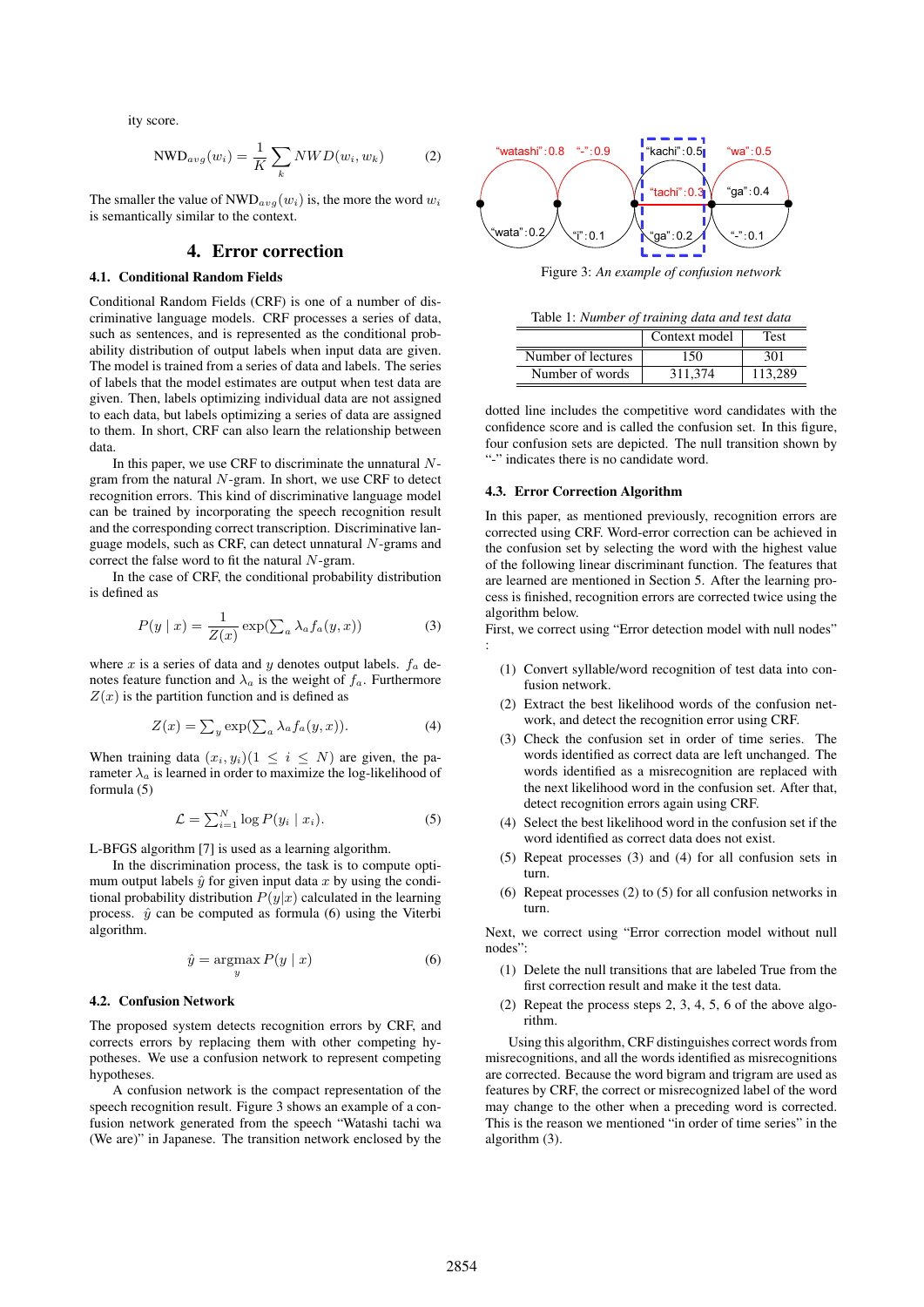Table 2: *Features used in each model*

|                                | $N$ -gram | Confidence score | LSA score | NWD score | Null node skip |
|--------------------------------|-----------|------------------|-----------|-----------|----------------|
| Recognition result             |           |                  |           |           |                |
| $N$ -gram model                |           |                  |           |           |                |
| LSA context model (Baseline)   |           |                  |           |           |                |
| NWD context model w/ null (1)  |           |                  |           |           |                |
| NWD context model w/o null (2) |           |                  |           |           |                |
| Proposed method $(1 + 2)$      |           |                  |           |           |                |

|                                            | <b>SUB</b> | DEL    | <b>INS</b> | <b>COR</b> | WER $\lceil \% \rceil$ |
|--------------------------------------------|------------|--------|------------|------------|------------------------|
| Recognition result                         | 28,446     | 5,453  | 14.751     | 63,871     | 42.94                  |
| NWD context model w/o null                 | 23,088     | 6,966  | 9,625      | 67,416     | 35.02                  |
| $N$ -gram model                            | 21.522     | 7,848  | 8.204      | 68,400     | 33.17                  |
| LSA context model (Baseline)               | 21,049     | 8.324  | 7.757      | 68.397     | 32.77                  |
| NWD context model w/ null (Yahoo)          | 20.469     | 10.130 | 5.316      | 67.171     | 31.70                  |
| NWD context model w/ null (CSJ)            | 18.073     | 11,524 | 4.597      | 67,873     | 30.18                  |
| Proposed method NWD w/ null + NWD w/o null | 15,118     | 13,534 | 3,431      | 68,794     | 28.32                  |

# 5. Experiment

#### 5.1. Experiment Conditions

In order to generate the confusion network from speech data, we employed Julius-4.1.4. The acoustic model was trained using 953 lectures (male:787 lectures, female:166 lectures) from the CSJ speech database. MFCC  $(12 \dim.) + \Delta$ MFCC  $(12 \dim.) +$ log power are used in the experiment.

The number of training and test data for the error detection model using CRF is shown in Table 1. For calculating the NWD score, we employed two types of corpora: CSJ transcript data including 2,672 lectures and Japanese Yahoo! Answers' 50 million answer datasets from April 2004 to April 2009. The context length  $K$  described in Figure 2 is set to three utterances around the current one.

#### 5.2. Experiment Results

Table 3 shows the word error rate and evaluation with error types. "SUB", "DEL" and "INS" denote the number of substitution errors, deletion errors and insertion errors, respectively.

We carried out five experiments for comparison. The first was the general speech recognition experiment denoted as "Recognition result". The second was " $N$ -gram model", where word errors are corrected by using the N-gram and confusion network likelihood features. The third was the baseline "LSA context model" with the semantic score based on Latent Semantic Analysis (LSA) [8] incorporated into the "N-gram model". The fourth, the "NWD model w/ null", is a model employing Normalized Web Distance instead of LSA, and the fifth, "NWD context model w/o null", is a model that uses the same features as above, but differs because of the null transitions deleted from training data. Table 2 shows features that are used by each model.  $\bigcirc$  and  $\times$  each denotes if the specific feature is used or not. All of the above models are trained and tested on the data shown in Table 1.

In the "Proposed method", we combine two types of detection models: First, we correct the errors by using "NWD context model w/ null". After deleting the null transitions that are labeled True from the result, we then correct the errors using "NWD context model w/o null". The results show that by employing the Normalized Web Distance, the word error rate is reduced by 1.07 points and 2.59 points compared to the LSA model, either with the corpus Yahoo! Answers and CSJ. Moreover, the substitution and insertion errors of the proposed method decreased, compared with the others. As a result, the word-error rate of the proposed method also shows the best value. Compared with the baseline, the word-error rate of the proposed method was reduced by 4.45 points from 32.77 % to 28.32 %.

## 6. Conclusion

In this paper, we proposed the fully automatic word error correction on the confusion network by combining the N-grams and semantic score based on Normalized Web distance. The proposed method can efficiently decrease errors, reducing the recognition errors and null transitions, which degrade the effectiveness of N-grams on the first correction, and making the further correction possible for the second run. As a result of the experiment, the proposed method achieved a 4.45-point improvement to the baseline.

### 7. Acknowledgements

This research is supported by Yahoo!Answers. We would like to show our gratitude to NII and Yahoo! for providing QA data.